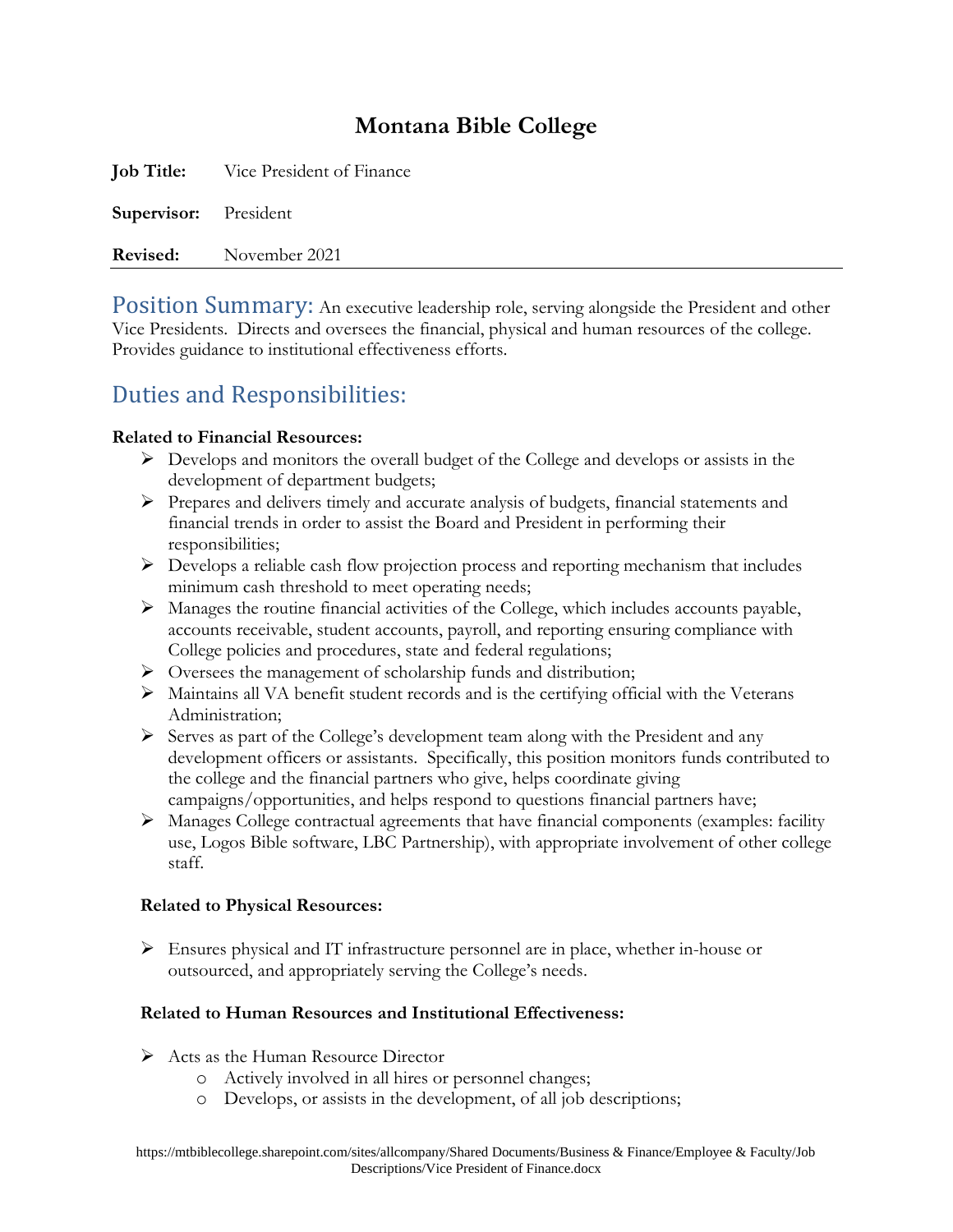- o Develops, or assists in the development, of all personnel policies and the implementation of those policies;
- o Maintains all personnel records;
- o Monitors the well-being of the College staff and assists the President and other executive leaders in providing appropriate care.
- ➢ Oversees the Director of Institutional Effectiveness:
	- o Provides guidance, insight and aid with matters of compliance, accreditation, policy, and the institution's planning and assessment processes;
	- o Monitors the development and implementation of policies and procedures consistent with the organization's beliefs, values, and ethos; consistent with applicable laws and standards, and resulting in efficient operations of the College.
- ➢ Monitors the implementation of systems and processes to establish and maintain records for the College;
- $\triangleright$  Involved with the other executive leaders and the Director of Institutional Effectiveness in the strategic planning and implementation processes of the college.

#### **Other:**

- ➢ Actively participates in the lives of students in a discipleship role.
- ➢ Performs other duties as may be assigned by the President.

### Competencies

To perform the job successfully, an individual should demonstrate the following competencies in both soft and hard skills:

#### **Soft Skills/Competencies/Qualifications:**

- $\triangleright$  A born-again believer with a vibrant relationship with Christ; being a member of a local church body; qualified in character as a Christian leader according to Scripture (specifically known to be a person of integrity, humility, love, work ethic, knowledge, etc.);
- ➢ Wholeheartedly supportive of the mission and identity of the College;
- ➢ Being a proven disciple-maker thoroughly committed to MBC's disciple-making focus and relational philosophy of ministry;
- $\triangleright$  In agreement with the College's doctrinal statement;
- ➢ Demonstrating relational wisdom and strong interpersonal and communication skills, both orally and in writing, and the ability to work effectively with a wide range of people;
- ➢ Being a team player and skilled in fostering a cooperative work environment;
- ➢ Skilled in evaluating, engineering and re-engineering strategies, operations, policies and procedures.

### **Hard Skills/Competencies/Qualifications:**

- ➢ Minimum of a bachelor's degree, preferably in a discipline directly related to the job. Strongly preferred MBA and/or CPA.
- ➢ Management-level work experience directly applicable to the job, preferably including education and/or non-profit contexts.